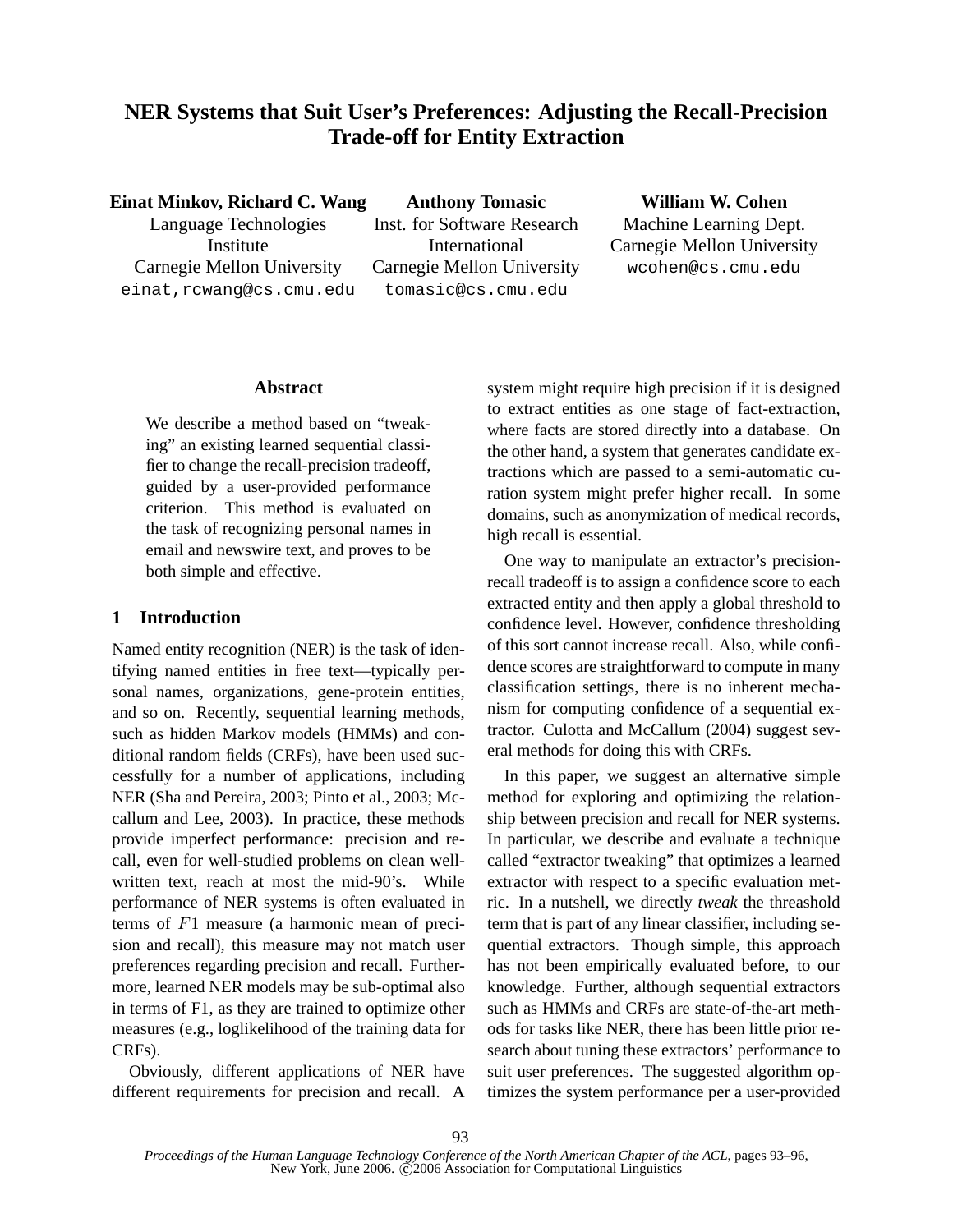evaluation criterion, using a linear search procedure. Applying this procedure is not trivial, since the underlying function is not smooth. However, we show that the system's precision-recall rate can indeed be tuned to user preferences given labelled data using this method. Empirical results are presented for a particular NER task—recognizing person names, for three corpora, including email and newswire text.

## **2 Extractor tweaking**

Learning methods such as VP-HMM and CRFs optimize criteria such as margin separation (implicitly maximized by VP-HMMs) or log-likelihood (explicitly maximized by CRFs), which are at best indirectly related to precision and recall. Can such learning methods be modified to more directly reward a user-provided performance metric?

In a non-sequential classifier, a threshold on confidence can be set to alter the precision-recall tradeoff. This is nontrivial to do for VP-HMMs and CRFs. Both learners use dynamic programming to find the label sequence  $\mathbf{y} = (y_1, \dots, y_i, \dots, y_N)$  for a word sequence  $\mathbf{x} = (x_1, \dots, x_i, \dots, x_N)$  that maximizes the function  $\mathbf{W} \cdot \sum_i \mathbf{f}(\mathbf{x}, i, y_{i-1}, y_i)$ , where **W** is the learned weight vector and **f** is a vector of features computed from  $\mathbf{x}$ , *i*, the label  $y_i$  for  $x_i$ , and the previous label  $y_{i-1}$ . Dynamic programming finds the most likely state sequence, and does not output probability for a particular sub-sequence. (Culotta and McCallum, 2004) suggest several ways to generate confidence estimation in this framework. We propose a simpler approach for directly manipulating the learned extractor's precision-recall ratio.

We will assume that the labels  $y$  include one label O for "outside any named entity", and let  $w_0$  be the weight for the feature  $f_0$ , defined as follows:

$$
f_0(\mathbf{x}, i, y_{i-1}, y_i) \equiv \begin{cases} 1 & \text{if } y_i = O \\ 0 & \text{else} \end{cases}
$$

If no such feature exists, then we will create one. The NER based on **W** will be sensitive to the value of  $w_0$ : large negative values will force the dynamic programming method to label tokens as inside entities, and large positive values will force it to label fewer entities<sup>1</sup>.

We thus propose to "tweak" a learned NER by varying the single parameter  $w_0$  systematically so as to optimize some user-provided performance metric. Specifically, we tune  $w_0$  using a a Gauss-Newton line search, where the objective function is iteratively approximated by quadratics.<sup>2</sup> We terminate the search when two adjacent evaluation results are within a  $0.01\%$  difference<sup>3</sup>.

A variety of performance metrics might be imagined: for instance, one might wish to optimize recall, after applying some sort of penalty for precision below some fixed threshold. In this paper we will experiment with performance metrics based on the (complete) F-measure formula, which combines precision and recall into a single numeric value based on a user-provided parameter  $\beta$ :

$$
F(\beta, P, R) = \frac{(\beta^2 + 1)PR}{\beta^2 P + R}
$$

A value of  $\beta > 1$  assigns higher importance to recall. In particular,  $F_2$  weights recall twice as much as precision. Similarly,  $F_{0.5}$  weights precision twice as much as recall.

We consider optimizing both token- and entitylevel  $F_\beta$  – awarding partial credit for partially extracted entities and no credit for incorrect entity boundaries, respectively. Performance is optimized over the dataset on which **W** was trained, and tested on a separate set. A key question our evaluation should address is whether the values optimized for the training examples transfer well to unseen test examples, using the suggested approximate procedure.

#### **3 Experiments**

#### **3.1 Experimental Settings**

We experiment with three datasets, of both email and newswire text. Table 1 gives summary statistics for all datasets. The widely-used *MUC-6* dataset includes news articles drawn from the Wall Street Journal. The *Enron* dataset is a collection of emails extracted from the Enron corpus (Klimt and Yang, 2004), where we use a subcollection of the messages located in folders named "meetings" or "calendar". The *Mgmt-Groups* dataset is a second email

<sup>&</sup>lt;sup>1</sup>We clarify that  $w_0$  will refer to feature  $f_0$  only, and not to other features that may incorporate label information.

<sup>2</sup> from http://billharlan.com/pub/code/inv.

<sup>&</sup>lt;sup>3</sup>In the experiments, this is usually within around 10 iterations. Each iteration requires evaluating a "tweaked" extractor on a training set.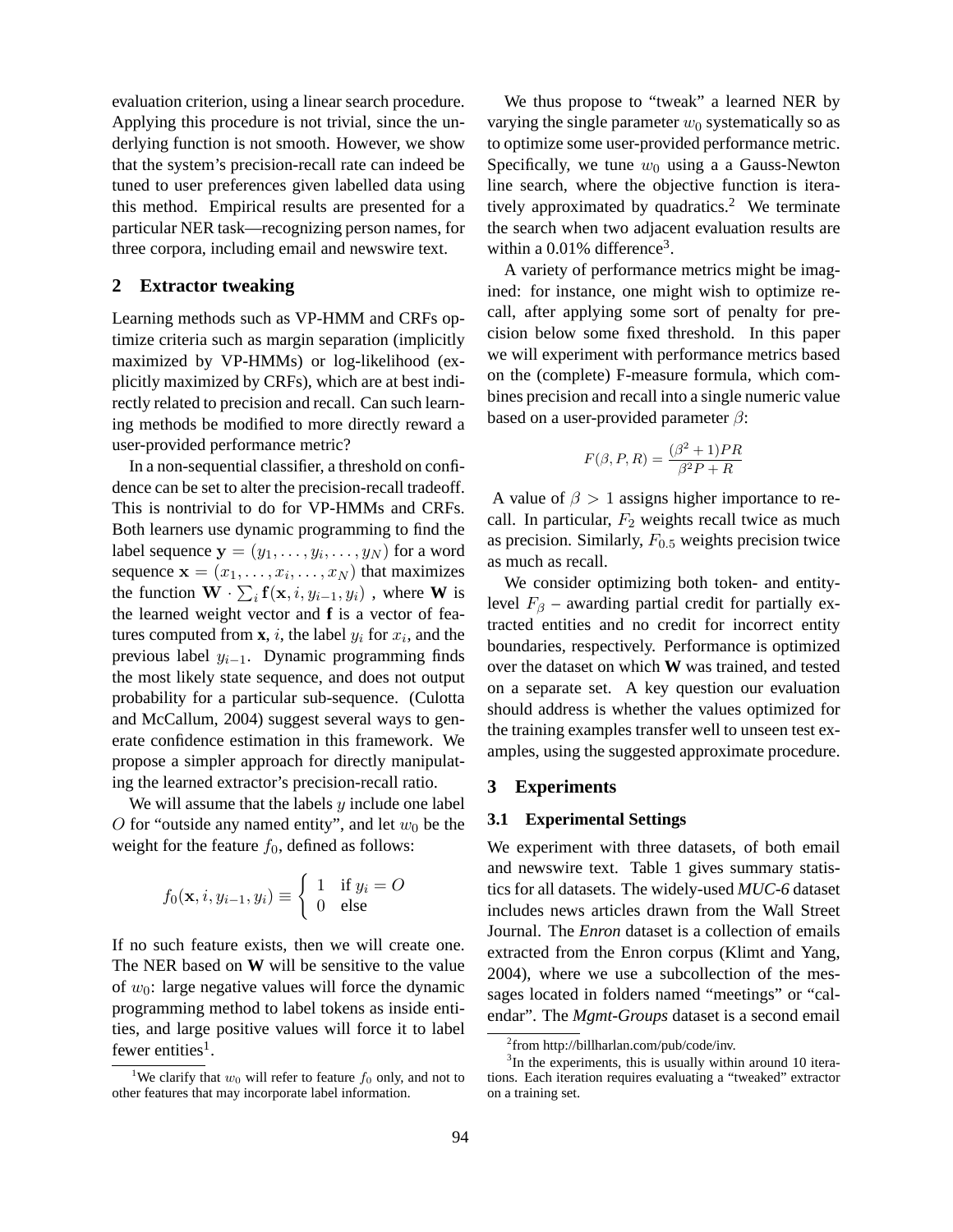collection, extracted from the CSpace email corpus, which contains email messages sent by MBA students taking a management course conducted at Carnegie Mellon University in 1997. This data was split such that its test set contains a different mix of entity names comparing to training exmaples. Further details about these datasets are available elsewhere (Minkov et al., 2005).

|             | # documents |      |            | $#$ names |
|-------------|-------------|------|------------|-----------|
|             | Train       | Test | $#$ tokens | per doc.  |
| MUC-6       | 347         | 30   | 204.071    | 6.8       |
| Enron       | 833         | 143  | 204.423    | 3.0       |
| Mgmt-Groups | 631         | 128  | 104.662    | 3.7       |

Table 1: Summary of the corpora used in the experiments

We used an implementation of Collins' votedpercepton method for discriminatively training HMMs (henceforth, VP-HMM) (Collins, 2002) as well as CRF (Lafferty et al., 2001) to learn a NER. Both VP-HMM and CRF were trained for 20 epochs on every dataset, using a simple set of features such as word identity and capitalization patterns for a window of three words around each word being classified. Each word is classified as either inside or outside a person name.<sup>4</sup>

#### **3.2 Extractor tweaking Results**

Figure 1 evaluates the effectiveness of the optimization process used by "extractor tweaking" on the Enron dataset. We optimized models for  $F_\beta$  with different values of  $\beta$ , and also evaluated each optimized model with different  $F_\beta$  metrics. The top graph shows the results for token-level  $F_\beta$ , and the bottom graph shows entity-level  $F_\beta$  behavior. The graph illustates that the optimized model does indeed roughly maximize performance for the target β value: for example, the token-level  $F<sub>β</sub>$  curve for the model optimized for  $\beta = 0.5$  indeed peaks at  $\beta = 0.5$  on the test set data. The optimization is only roughly accurate<sup>5</sup> for several possible reasons: first, there are differences between train and test sets; in addition, the line search assumes that the performance metric is smooth and convex, which need not be true. Note that evaluation-metric optimization is less successful for entity-level performance,



Figure 1: Results of token-level (top) and entity-level (bottom) optimization for varying values of  $\beta$ , for the Enron dataset, VP-HMM. The y-axis gives F in terms of  $\beta$ .  $\beta$  (x-axis) is given in a logarithmic scale.

which behaves less smoothly than token-level performance.

|                 | Token |        | Entity |        |
|-----------------|-------|--------|--------|--------|
| ß               | Prec  | Recall | Prec   | Recall |
| <b>Baseline</b> | 93.3  | 76.0   | 93.6   | 70.6   |
| 0.2             | 100   | 53.2   | 98.2   | 57.0   |
| 0.5             | 95.3  | 71.1   | 94.4   | 67.9   |
| 1.0             | 88.6  | 79.4   | 89.2   | 70.9   |
| 2.0             | 81.0  | 83.9   | 81.8   | 70.9   |
| 5.0             | 65.8  | 91.3   | 69.4   | 71.4   |

Table 2: Sample optimized CRF results, for the MUC-6 dataset and entity-level optimization.

Similar results were obtained optimizing baseline CRF classifiers. Sample results (for MUC-6 only, due to space limitations) are given in Table 2, optimizing a CRF baseline for entity-level  $F_\beta$ . Note that as  $\beta$  increases, recall monotonically increases and precision monotonically falls.

The graphs in Figure 2 present another set of results with a more traditional recall-precision curves. The top three graphs are for token-level  $F_\beta$  optimization, and the bottom three are for entity-level optimization. The solid lines show the token-level and entity-level precision-recall tradeoff obtained by

<sup>&</sup>lt;sup>4</sup>This problem encoding is basic. However, in the context of this paper we focus on precision-recall trade-off in the general case, avoiding settings' optimization.

<sup>&</sup>lt;sup>5</sup>E.g, the token-level  $F_2$  curve peaks at  $\beta = 5$ .